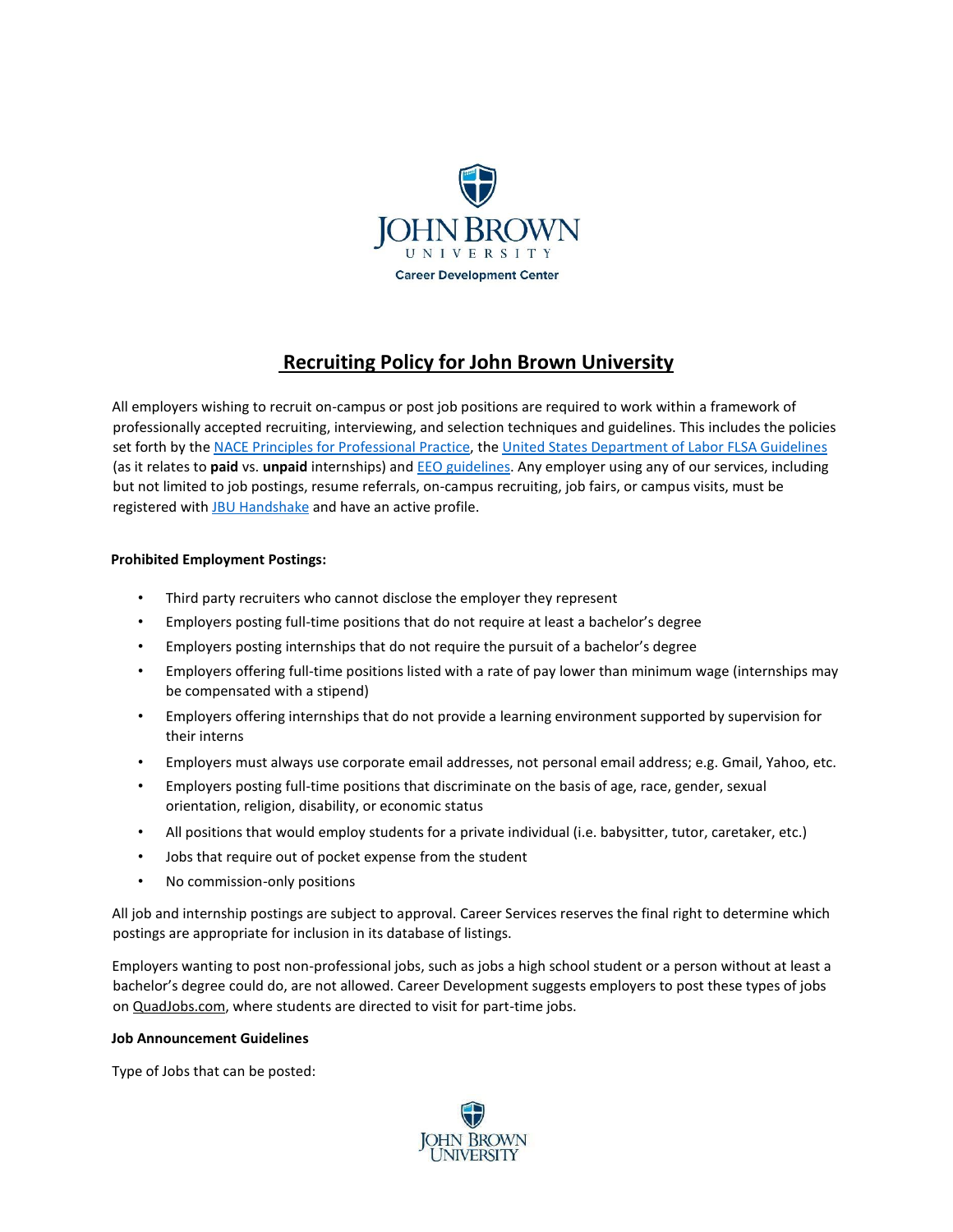- Part-time
- Internships
- **Fellowships**
- Experiential Learning
- Cooperative Learning
- Full-time

## **Job Posting Content:**

- Activating and/or posting to your employer profile indicates your agreement to comply in particular with the policies, procedures, principles and laws outlined.
- Only job vacancy announcements can be advertised.
- Job content must contain the job title, job description, locations, required qualifications, salary, and directions for applying.
- Vacancy announcement must contain the employer contact information.
- There is no charge for job postings, but there may be fees for events and other services. Employers agree to pay all applicable fees on or before deadlines. Unpaid balances result in restriction of access to services.

# **Start-Ups**

Career Development has established these criteria for identifying appropriate entrepreneurial employment opportunities for promotion through its services. Start-ups must have progressed sufficiently in their business development process so that they can:

- Provide a company name, business address, website and email address, and identify a principal as the key contact;
- Verify that they are not seeking potential partners or investors;
- Confirm that they have obtained the necessary business licenses and Tax ID's as well as sufficient funding, including identifying their funding model and investors, if requested;
- Offer positions for pay, not just for equity; pay must meet state minimum wage expectations.
- Provide clearly defined organization and position descriptions in Handshake.

# **Mission Organizations**

Mission Organizations must follow the same policies of other organizations that post on JBU's Handshake job board. Mission Organizations must have a statement of faith that parallels JBU's Statement of Faith. Due to most missions organizations being support raised and do require applicants to fundraise for support, they must be willing to supply the following information in their job descriptions:

- Fundraising training resources
- An overview of how the organization will aid students with their fundraising
- State upfront and clearly that the positions are support-raised

# **Policies Regarding Fellowships, Experiential Learning, and Cooperative Learning Postings**

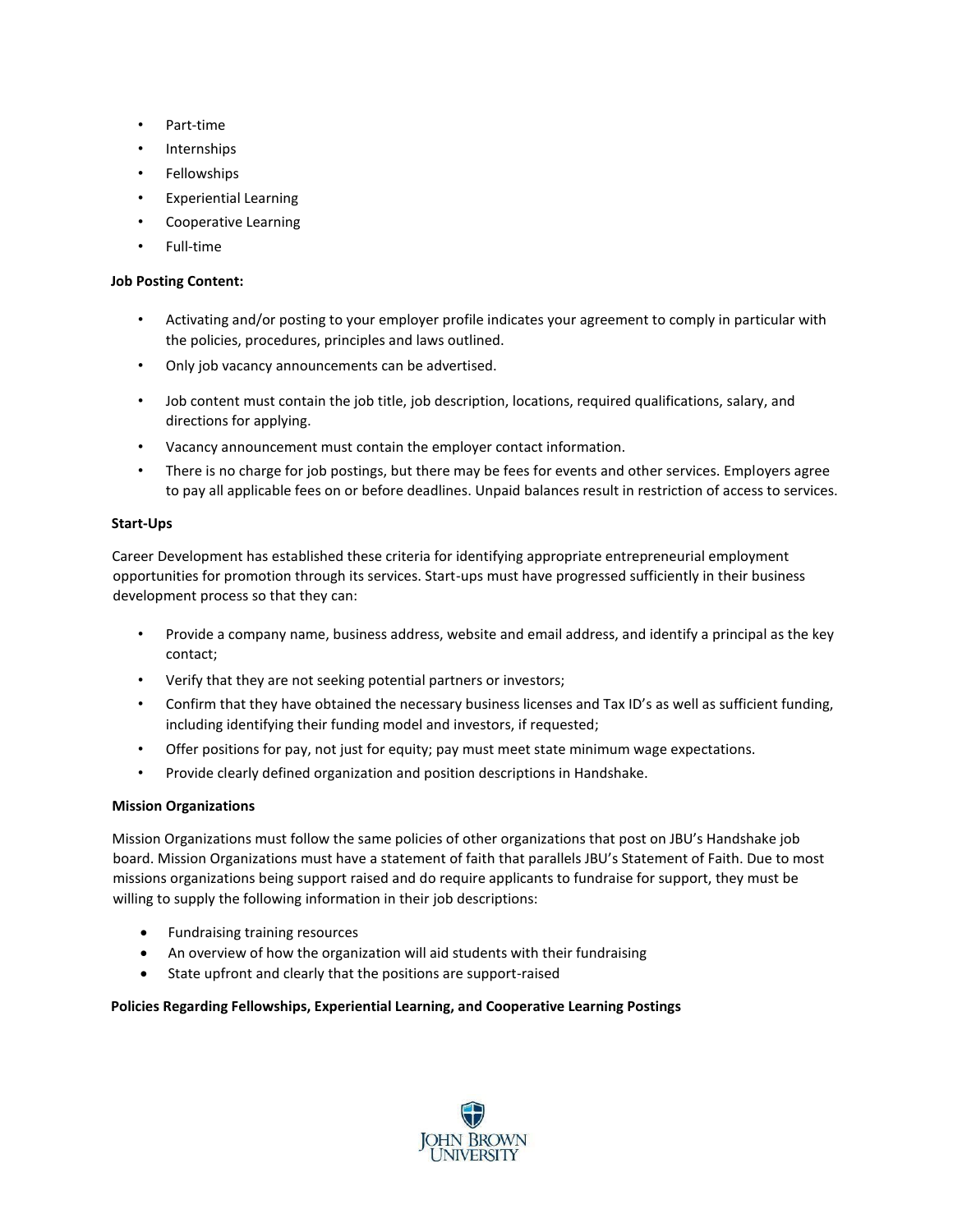#### **1. Fellowships**

a. A fellowship, per the IRS, is an amount paid to or allowed for the benefit of an individual to aid in the pursuit of that individual's own study or research. As such:

i. Fellowships must help to fund independent travel, research and teaching for both undergraduate and graduate students. ii. Students must be paid or compensated for supplemental payments for research expenses to internal or external researchers.

iii. No service is expected in return for a fellowship as it is provided to a student/scholar on a merit or need basis to assist in the pursuit of a degree.

#### **2. Experiential Learning**

- a. Experiential Learning must follow the same policies when it comes to paid and unpaid internships. It must follow these seven criteria:
	- i. The experience must be an extension of the classroom: a learning experience that provides for applying the knowledge gained in the classroom. It must not be simply to advance the operations of the employer or be the work that a regular employee would routinely perform.
	- ii. The skills or knowledge learned must be transferable to other employment settings.
	- iii. The experience has a defined beginning and end, and a job description with desired qualifications.
	- iv. There are clearly defined learning objectives/goals related to the professional goals of the student's academic coursework.
	- v. There is supervision by a professional with expertise and educational and/or professional background in the field of the experience.
	- vi. There is routine feedback by the experienced supervisor.
	- vii. There are resources, equipment, and facilities provided by the host employer that support learning objectives/goals.
- b. In short, experiential learning must benefit the student more than the employer or institution, often through the learning or credits gained by proceeding with the experiential learning environment.

#### **3. Cooperative Learning**

- a. Cooperative Learning is similar to internships but must follow more guidelines including:
	- i. The experience must be an extension of the classroom: a learning experience that provides for applying the knowledge gained in the classroom. It must not be simply to advance the operations of the employer or be the work that a regular employee would routinely perform.
	- ii. The skills or knowledge learned must be transferable to other employment settings.

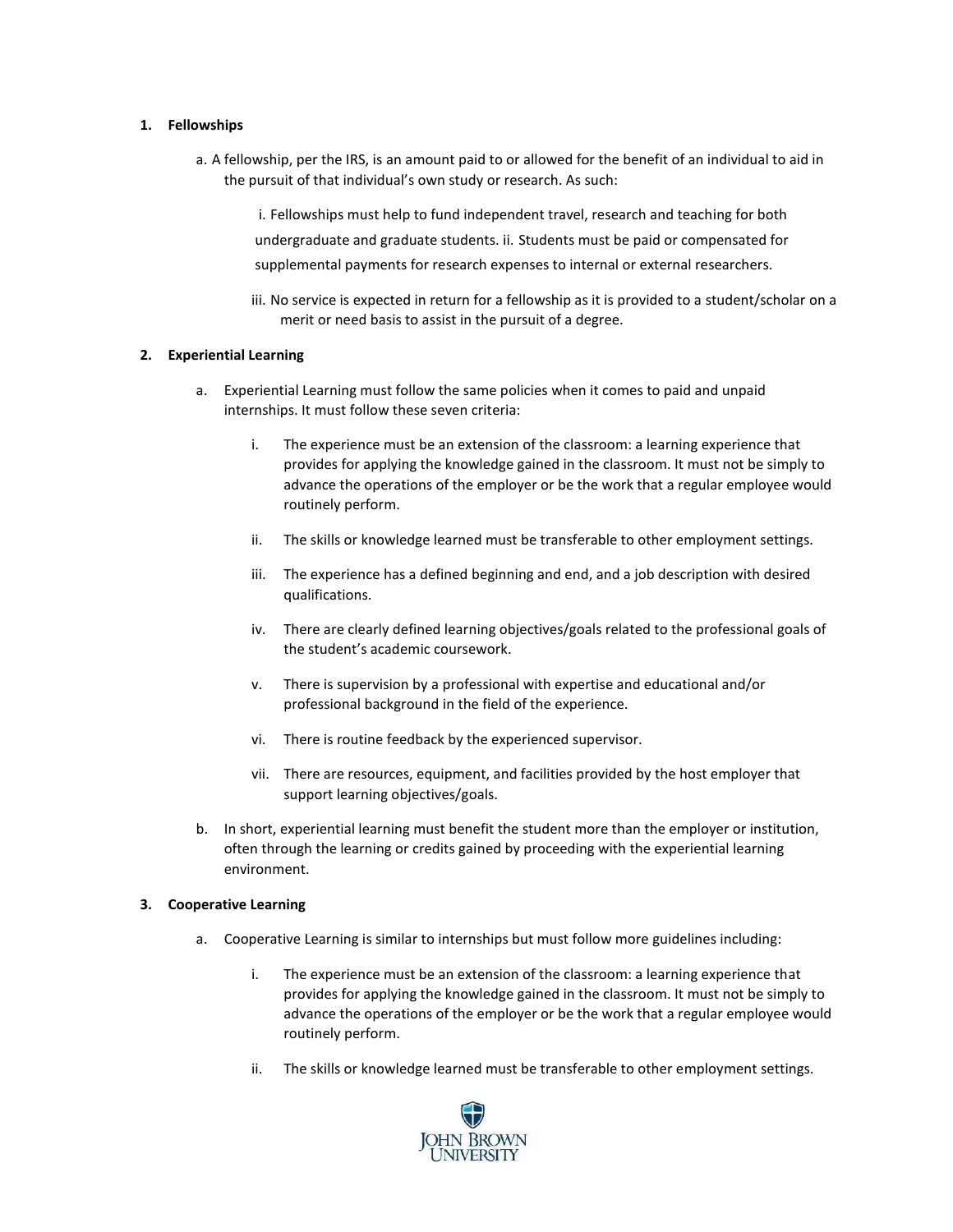- iii. The experience has a defined beginning and end, and a job description with desired qualifications.
- iv. There are clearly defined learning objectives/goals related to the professional goals of the student's academic coursework.
- v. There is supervision by a professional with expertise and educational and/or professional background in the field of the experience.
- vi. There is routine feedback by the experienced supervisor.
- vii. There are resources, equipment, and facilities provided by the host employer that support learning objectives/goals.
- b. Cooperative Learning differs from paid/unpaid internships in these capacities:
	- i. Cooperative Learning must be related to the students' majors.
	- ii. The experience must be paid.
	- iii. Students who complete a co-op experience must also be compensated with at least 3 academic credits.

#### **Third-Party Recruiter Policy**

The policy of Career Development is to educate students, alumni, faculty, and staff regarding a wide variety of employment search strategies, including third party employment services. Individuals can then determine whether utilizing these services will be of benefit to them. Career Services does not investigate, endorse, or recommend any third-party employment services.

#### Definitions:

The National Association for Colleges and Employers (NACE), which is the national professional association for college career services offices and employers, defines third-party recruiters as follows: "Third-party recruiters are agencies, organizations, or individuals recruiting candidates for temporary, part-time, or full-time employment opportunities other than for their own needs. This includes entities that refer or recruit for profit or not for profit, and it includes agencies that collect student information to be disclosed to employers for purposes of recruitment and employment."

The above definition includes, but is not limited to, the following entities regardless of the fee structure used by the entity to charge for services.

- Employment agencies/organizations that list positions for a number of client organizations and receive payment when a referred candidate is hired. The fee for listing a position is paid either by the firm listing the opening (fee paid) or by the candidate who is hired.
- Search firms—organizations that contract with clients to find and screen qualified persons to fill specific positions. The fees for this service are paid by the clients.
- Contract recruiters—organizations that contract with an employer to act as the employer's agent in the recruiting and employment function.
- Resume referral firms—commercial organizations that collect data on job seekers that is marketed to prospective employers. Fees may be paid by the employer, the job seeker or both.